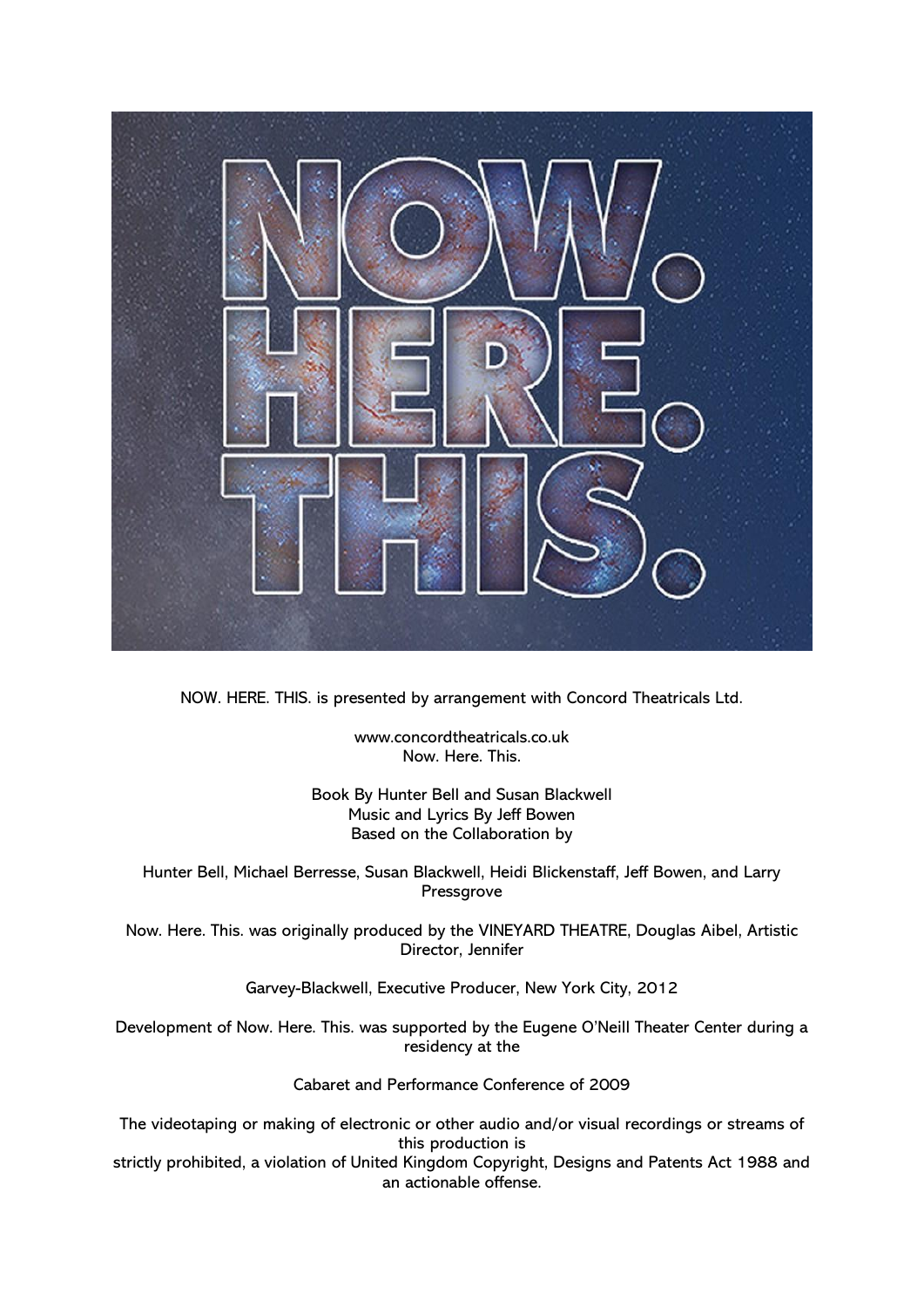## Cast & Crew



Ash Weir - Hailing from Sheffield, Ash graduated with an MA in Musical Theatre from Mountview in the year of our lord, 2020. She has previously appeared as Anne Boleyn in the original Fringe Production of SiX, and as a writer/performer for the Footlights International Tour Show 2019: Pillow Talk.



Griffin Jenkins (Producer) - Griffin Jenkins is an actor and music director from America and New Zealand and trained at Mountview. In Auckland, he recently performed in First Date and [title of show] and has musically directed many shows in NZ and Illinois.



Matthew Westrope - Matthew Westrope is a Musical Theatre 2020 graduate from Mountview. Credits include Ensemble roles in The Wind in The Willows and The Producers. Credits while training include Jason Dean (Heathers), Leo Frank (Parade).



Ruby Lyon - Ruby Lyon is an actor from New Zealand who trained at both The Royal Academy of Music London and The Actors' Program NZ. She has worked in musicals, theatre and TV back in NZ, including the soap opera Shortland Street. Most recently she was in the Les Misérables UK Tour.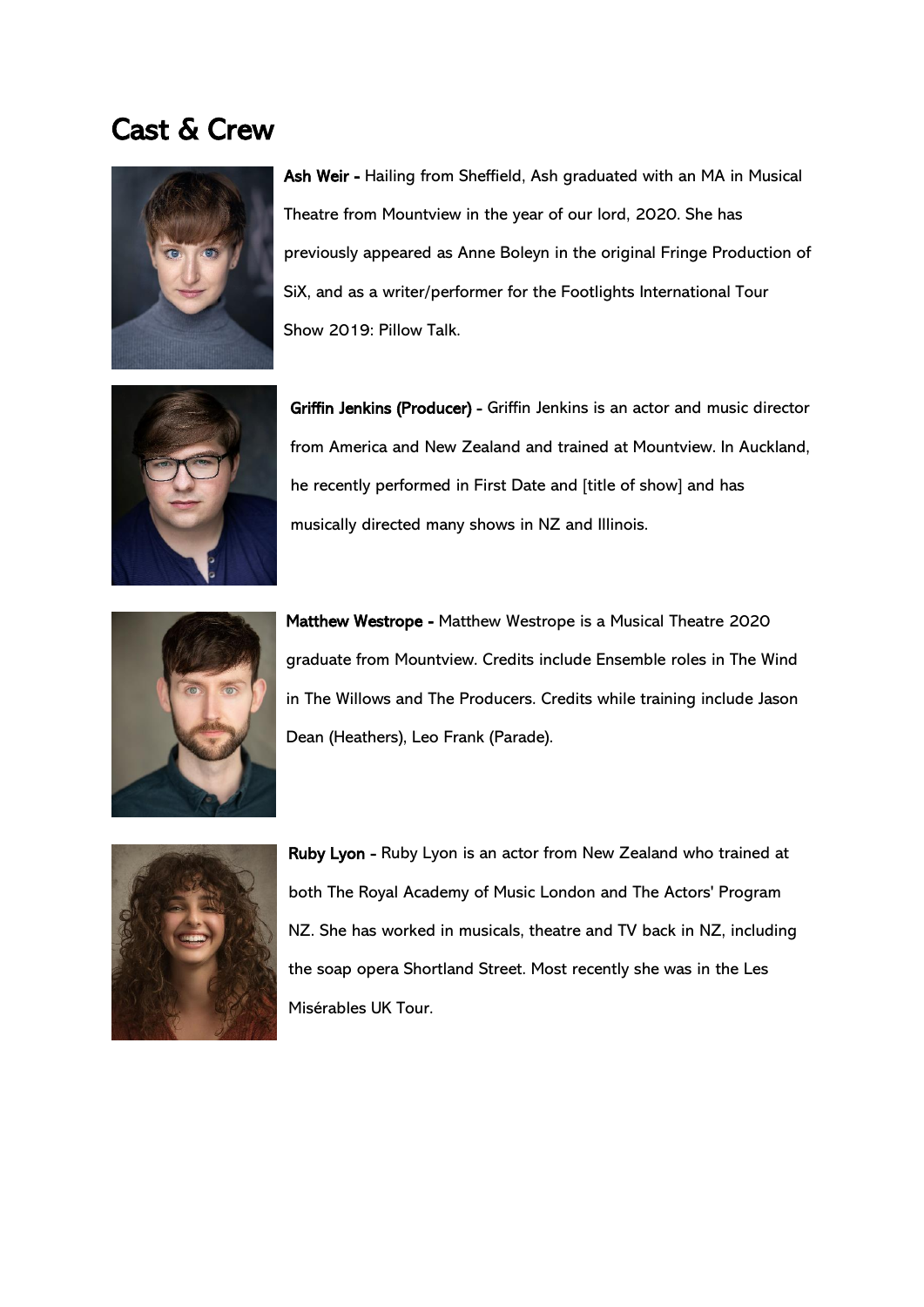

Jonna Hicks - Jonna Hicks is a singer and actor from Sweden who recently graduated from Mountview in the MA Musical Theatre course. B.C. (before Covid), she studied in New York City and did prior to that appear in musicals around Sweden. This is Jonna's London professional debut.



Natalie Beran (Producer) - Natalie Beran is an actor, voiceover artist, assistant director (TV/Film), theatre producer and radio announcer/producer. She is a drama graduate of the American Musical and Dramatic Academy (New York) and holds a Bachelor of Communication Studies (Radio).

She produced Auckland's Summer Shakespeare Festival and was an administrator of The Actors' Program NZ.



Anthony Underwood (Director) - Anthony is a London based director, specialising in musicals and family theatre. He is also the Artistic Director of Taxi Man Productions. His credits include, as director; Triangle - The New Musical (George Wood Theatre), Tick, Tick… Boom (Etcetera Theatre), Pippin (Edinburgh Fringe Festival), Spring Awakening

(O'Connell House), Bare: A Pop Opera, Cabaret, RENT and The Hunger Games: The Musical (RHUL MTS) As associate/assistant director; CASES (The Other Palace), Cinderella (New Wimbledon Theatre), Multiverse (Waterloo East Theatre), Half a Sixpence (New Wimbledon Theatre), Parade (The Other Palace), Let It Snow (Regent Hall), The Jabberwocky (Margate Theatre Royal, The Other Palace). Twitter: @AntonUnderwood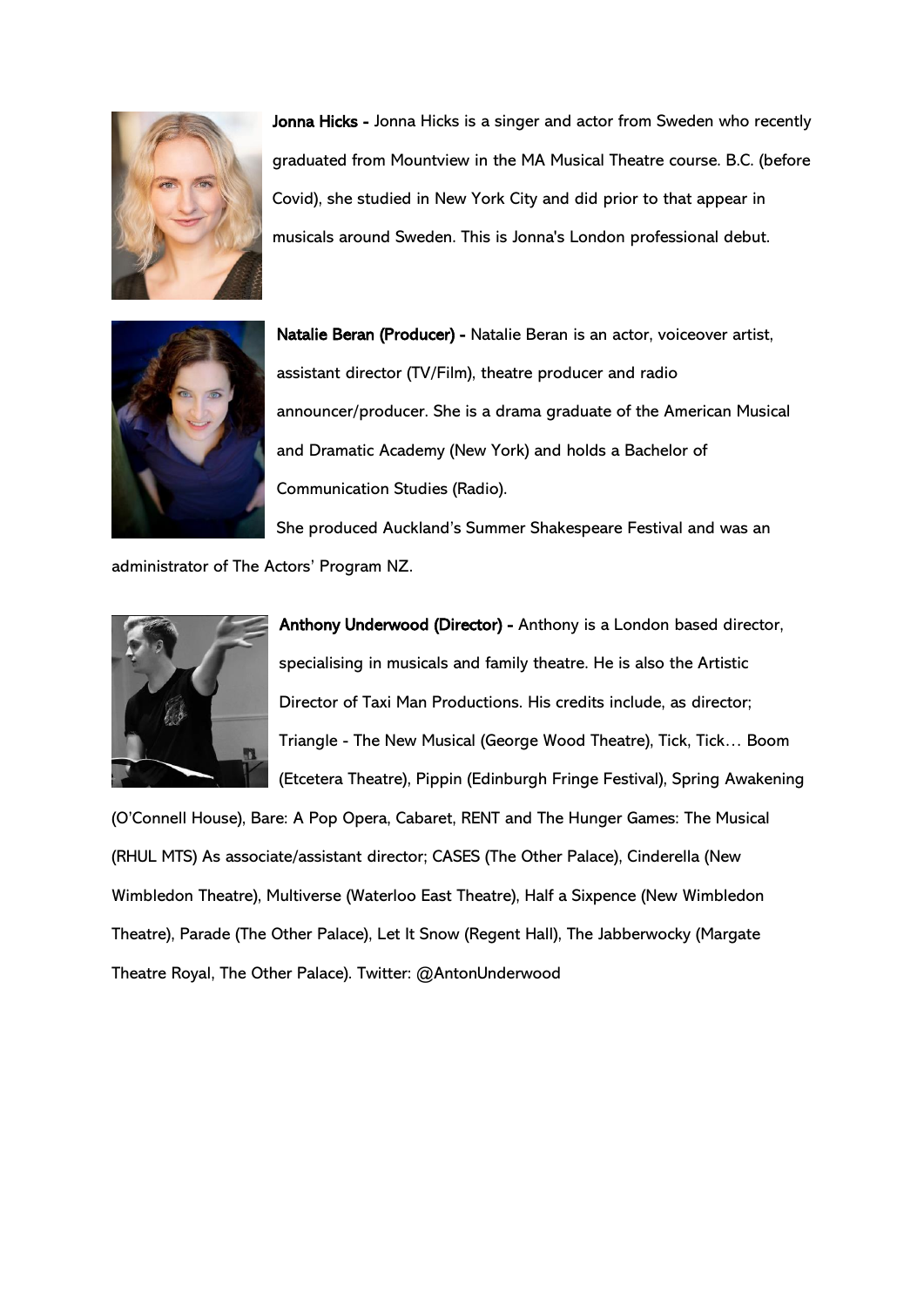

Tessa Guerrero (Choreographer) – Tessa is an actor, choreographer and movement director based in London, who trained at both Mountview and the

Guildford School of Acting. She specialises in musical theatre, tap and jazz choreography and physical theatre

movement. She also gained an undergraduate degree in history from

the University of York. Her credits include, as

choreographer, Edges (Guildford School of Acting), A Tale of Two (Edinburgh Fringe Festival). As assistant

choreographer, Sweet Charity (Guildford School of Acting). As director/choreographer, Singin' in the Rain (John

Cooper Studio York, CHMS York), Stand Out: An Evening of Stand Alone Musical Theatre (CHMS York), A Chorus

Line (John Cooper Studio York, CHMS York). Twitter: @TessaGuerrero\_

Matt Herbert (Musical Director) – Matt is a graduate from the University of Nottingham where he gained a First-Class BA (Hons) in Music. He then went on to study an MA in Musical Direction from Mountview. As Music Director, credits include: For Taxi Man Productions – Adeline (Edinburgh Fringe 2021), Tick, Tick… BOOM! (Etcetera Theatre); Sister Act (Nottingham Arts Theatre). As Assistant MD, credits include: Guys and Dolls (Mountview Theatre); NYMT's Parade (The Other Palace).

Matt is delighted to be Music Directing the UK professional premier of Now. Here. This.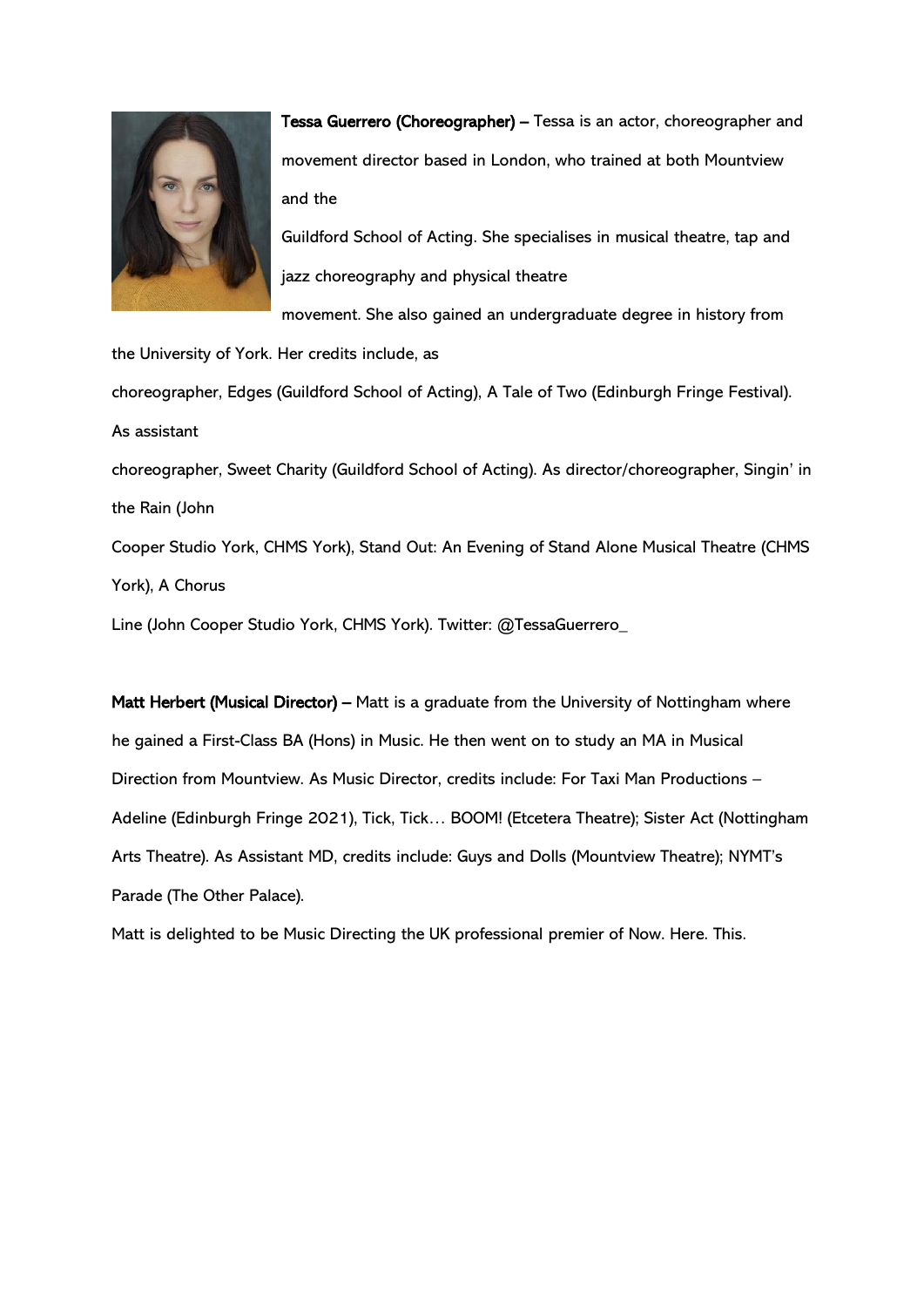

Barry Ring - Barry Ring is a voiceover and actor who has appeared on stage and screen in multiple roles including a major BBC drama series. He has a back catalogue of voiceover roles including narrating several travel documentary series on Amazon. Born in London, he has trained at Drama Studios

London, IDSA, and is a current student with the London Meisner Company. Barry is also in preproduction for an upcoming audio drama (Ragged Scratch Season 3).

Twitter: @BarryRingActor

Technician - Tamsin Harper Jenkins Voiceover Production – Natalie Beran Guitar - Daniel Kemshell @ www.DanielKemshell.com 80s Synth Track - Peter Dunn

## Special Thanks

Andy Chan and the team at Concord Theatricals Michael, Georgia, Lotty and the team at the Golden Goose Theatre Wayne, Sophia and the team at Chiswick Playhouse Joy and the team at Ram Jam Records Rag Factory Taxi Man Productions Chris Kebble Dan Foggo Ben McQuigg Peter Dunn Lucy Carruthers